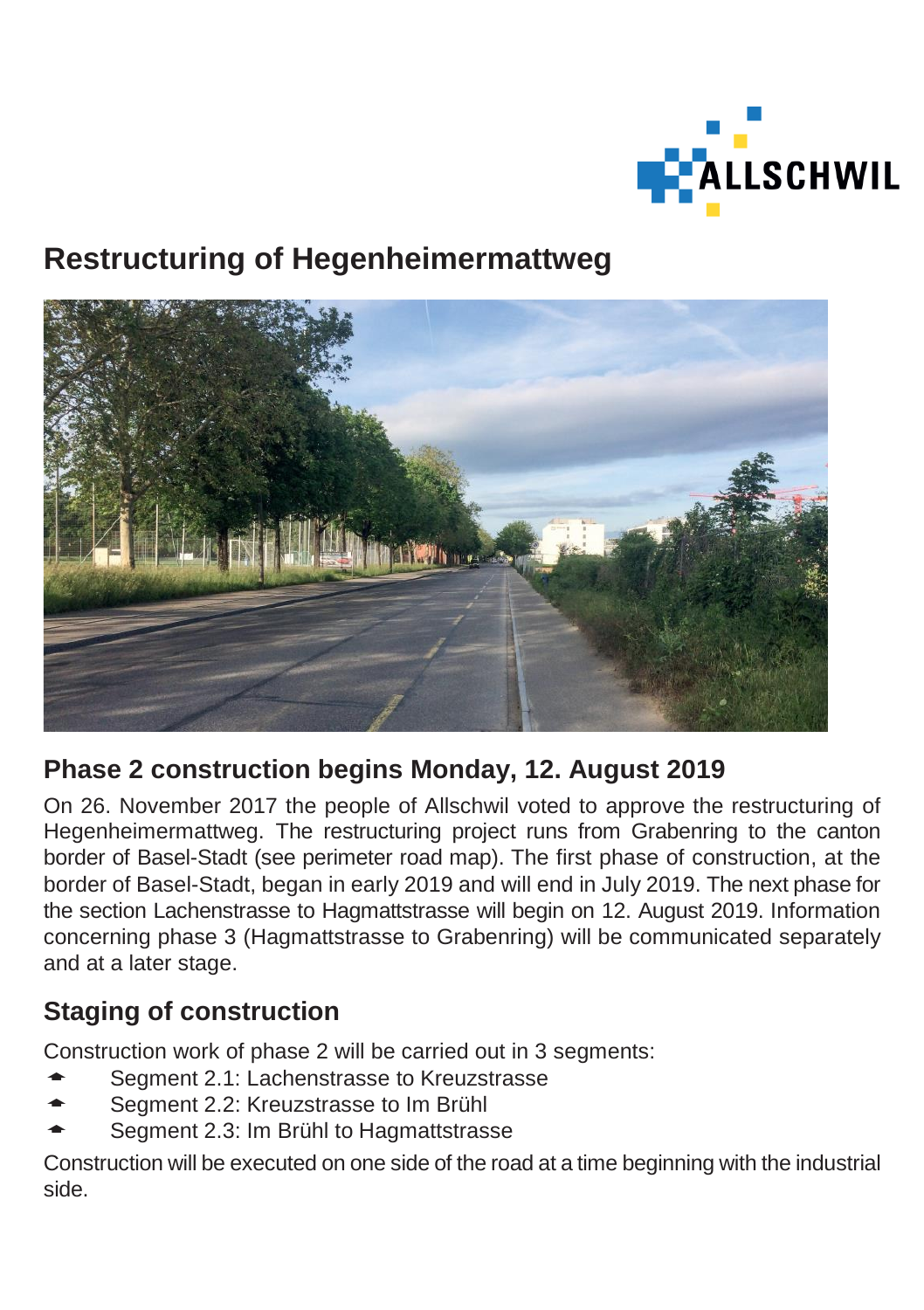# **Perimeter Road Map**



## **Objectives of the restructuring of Hegenheimermattweg:**

The main objectives for the restructuring are:

- Increasing traffic capacity
- Increasing the attractiveness of public transport through modern bus stops
- Increasing the safety for pedestrians and bicyclists
- Renewal of the road

Additional work surrounding the construction will also be executed:

- Water supply (Gemeinde Allschwil): replacement of current water pipes
- Electricity (Primeo Netz AG): new pipes to supply the complete BaseLink Area
- Natural gas (IWB): minor maintenance measures on the existing network
- Communication (Swisscom, UPC): minor expansion measures on the existing network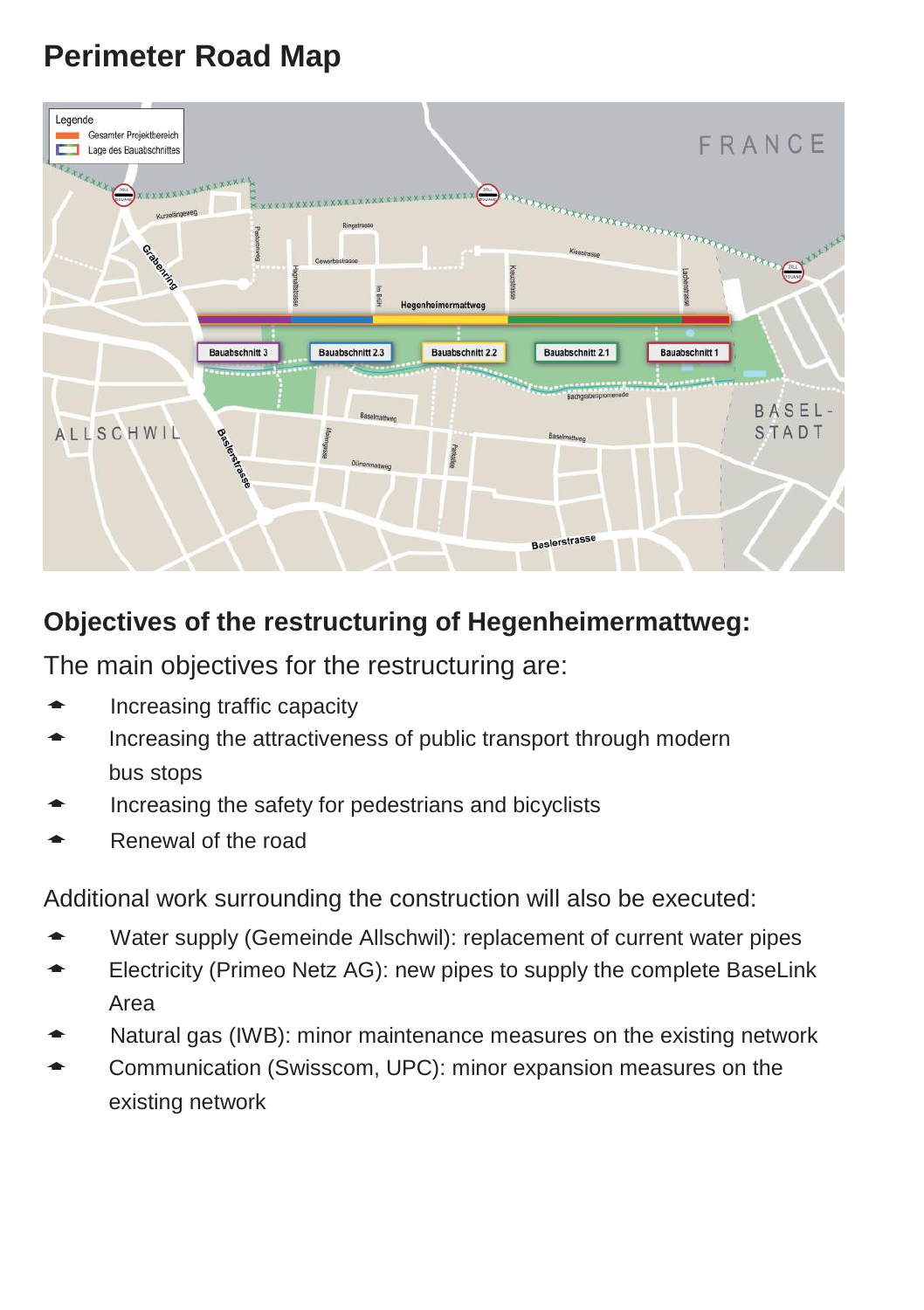# **Traffic Concept 12. August to end August 2020**



### Segment 2.2: Duration January 2020 – May 2020



### Segment 2.3: May 2020 – August 2020



| Legend |                                                                                                       |
|--------|-------------------------------------------------------------------------------------------------------|
|        | Construction site area<br>One-way traffic diversion<br>Traffic diversion on temporary connecting road |